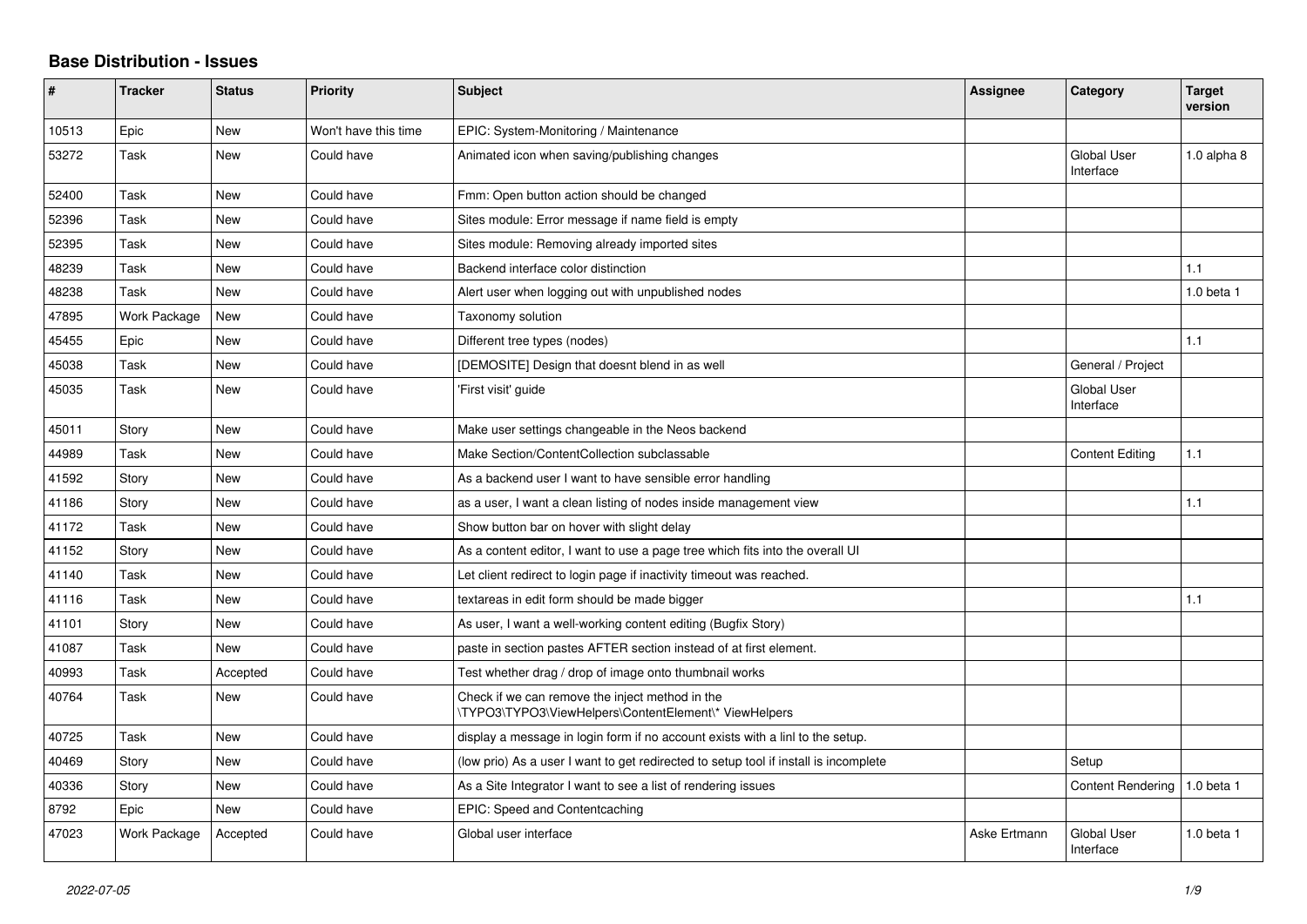| #     | <b>Tracker</b> | <b>Status</b>     | Priority    | Subject                                                                         | Assignee               | Category               | <b>Target</b><br>version |
|-------|----------------|-------------------|-------------|---------------------------------------------------------------------------------|------------------------|------------------------|--------------------------|
| 41100 | Task           | Accepted          | Could have  | Create one-page reference about all available TypoScript objects (nice to have) | Christian Müller       |                        | 1.0 beta 1               |
| 41586 | Story          | Accepted          | Could have  | write Neos Integrator Guide                                                     | Sebastian<br>Kurfuerst | Documentation          | $1.0$ beta $1$           |
| 58195 | Task           | <b>New</b>        | Should have | header tag inlineeditable but not aloha settings                                |                        |                        |                          |
| 55840 | Task           | New               | Should have | Binding of Title in Pagetree and Inspector                                      |                        |                        |                          |
| 55839 | Task           | New               | Should have | Pagetree does not handle deletings of other user                                |                        |                        |                          |
| 55708 | Task           | New               | Should have | reloadIfChanged: TRUE has no effect on dateTime properties                      |                        |                        |                          |
| 55010 | Task           | New               | Should have | Wrong CSS-Styling in Installer                                                  |                        | Setup                  |                          |
| 54976 | Task           | <b>New</b>        | Should have | neos:contentElement.editable adds additional div in live                        |                        | <b>Content Editing</b> |                          |
| 54829 | Task           | New               | Should have | Text with Image Alignment Options                                               |                        | <b>Content Editing</b> | 1.x                      |
| 54475 | Task           | New               | Should have | Wrong redirection when logging out after change of site's state                 |                        |                        |                          |
| 54040 | Task           | Needs<br>Feedback | Should have | Aloha: filter<br>tags from headline elements                                    |                        |                        |                          |
| 53866 | Work Package   | Accepted          | Should have | Release 1.0 Important Topics                                                    |                        |                        | 1.x                      |
| 52790 | Task           | New               | Should have | Prefix remaining dynatree classes (drag'n'drop)                                 |                        |                        |                          |
| 52408 | Task           | New               | Should have | Neos Backend: Complete broken at IE9                                            |                        |                        |                          |
| 52399 | Task           | New               | Should have | Fmm: Change the sites listing                                                   |                        |                        |                          |
| 52398 | Task           | New               | Should have | Neos Backend dropdowns layout                                                   |                        |                        |                          |
| 52397 | Task           | New               | Should have | Fmm: Headlines of groups should be better seperated                             |                        |                        |                          |
| 52394 | Task           | New               | Should have | Pagetree: Editing page title on blur bug                                        |                        |                        |                          |
| 52393 | Task           | New               | Should have | Pagetree: Editing page title on blur bug                                        |                        |                        |                          |
| 52053 | Task           | New               | Should have | Deleting Home page leaves backend inaccessible                                  |                        | <b>Content Editing</b> |                          |
| 51343 | Task           | New               | Should have | Add reasonable test coverage for PluginImplementation                           |                        |                        |                          |
| 49958 | Task           | New               | Should have | Clicking the page reloads the inspector even if the page is already selected    |                        |                        | 1.0 beta 1               |
| 49957 | Task           | New               | Should have | Selecting a parent element doesn't change the content breadcrumb                |                        |                        | 1.0 beta 1               |
| 49952 | Task           | New               | Should have | Folder node types                                                               |                        |                        | 1.0 beta 1               |
| 49951 | Task           | New               | Should have | Node structure / layout                                                         |                        |                        | 1.0 beta 1               |
| 49595 | Task           | New               | Should have | Neos setup does not check for required php-gd module                            |                        |                        |                          |
| 49014 | Task           | New               | Should have | Detect prototype copying leading to a loop                                      |                        |                        | 1.0 beta 1               |
| 48525 | Work Package   | New               | Should have | [WIP] TYPO3CR Scalability and consistence                                       |                        |                        |                          |
| 48367 | Work Package   | New               | Should have | [WIP] End-To-End Testing of Neos with Behat                                     |                        |                        | 1.0 beta 1               |
| 48352 | Task           | New               | Should have | Aloha loading does not always work reliably                                     |                        |                        | 1.0 beta 1               |
| 48334 | Task           | New               | Should have | (maybe) re-introduce "development mode indicator" in topToolbarTemplate         |                        |                        |                          |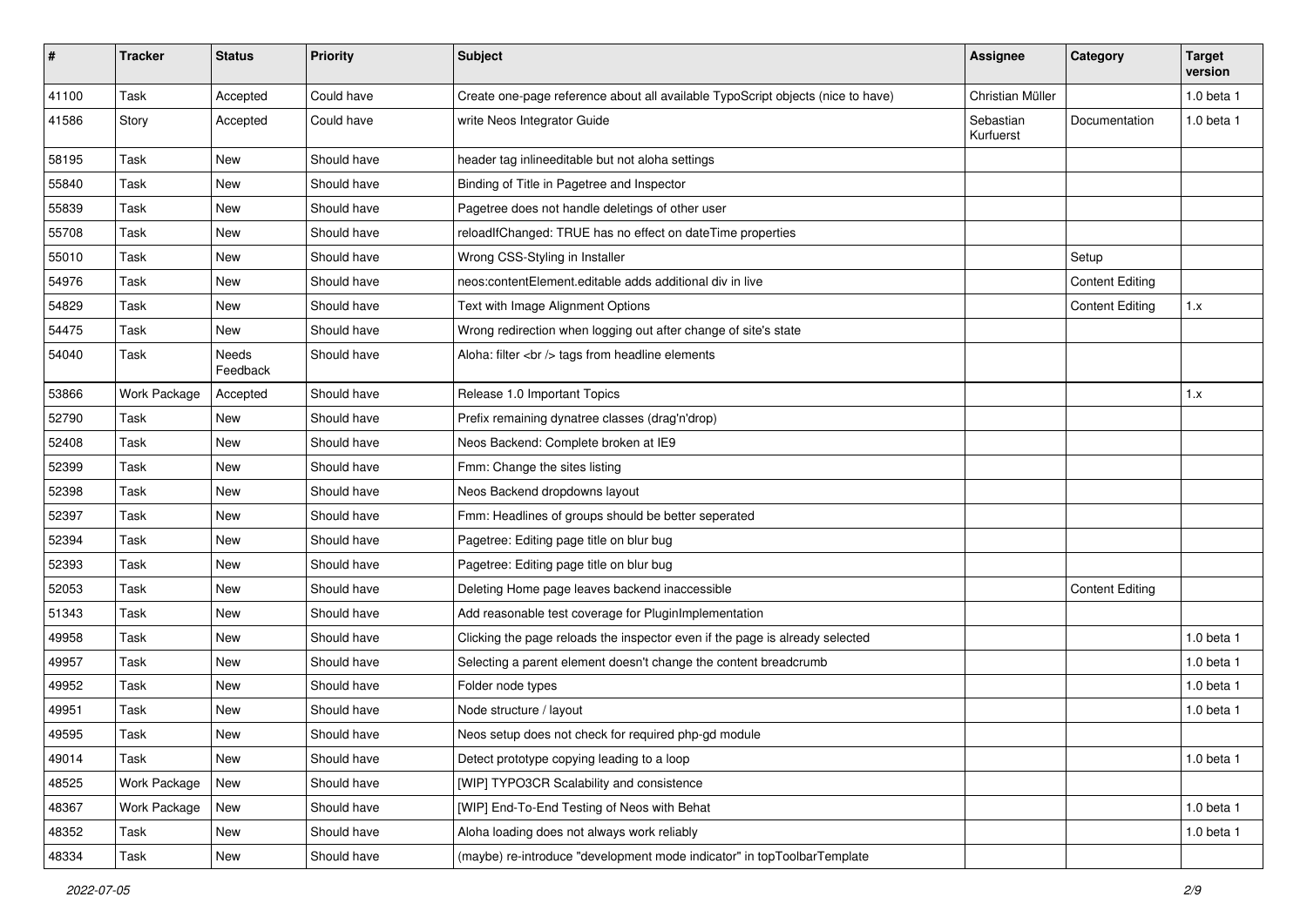| $\pmb{\#}$ | <b>Tracker</b>      | <b>Status</b> | <b>Priority</b> | <b>Subject</b>                                                                                            | <b>Assignee</b> | Category                  | <b>Target</b><br>version   |
|------------|---------------------|---------------|-----------------|-----------------------------------------------------------------------------------------------------------|-----------------|---------------------------|----------------------------|
| 48333      | Task                | New           | Should have     | Clean up Content/Application and Content/ContentModule                                                    |                 |                           | 1.0 beta 1                 |
| 48329      | Task                | New           | Should have     | Remove leftover window.T3                                                                                 |                 |                           | 1.0 beta 1                 |
| 48271      | Task                | <b>New</b>    | Should have     | General security                                                                                          |                 |                           | $1.0$ beta $1$             |
| 48143      | Task                | <b>New</b>    | Should have     | Include commands as search results.                                                                       |                 |                           | 1.1                        |
| 48142      | Task                | New           | Should have     | Search field/results                                                                                      |                 |                           | 1.1                        |
| 48140      | Task                | New           | Should have     | <b>Tips</b>                                                                                               |                 |                           | 1.1                        |
| 48080      | Task                | Accepted      | Should have     | Breadcrumb                                                                                                |                 |                           | 1.0 beta 1                 |
| 48075      | Task                | Accepted      | Should have     | Context bar                                                                                               |                 |                           |                            |
| 46526      | Story               | <b>New</b>    | Should have     | Media/Scheme aware URL handler                                                                            |                 |                           |                            |
| 45584      | Work Package        | New           | Should have     | Access Control for TYPO3CR Nodes (Concept)                                                                |                 |                           | 1.1                        |
| 45540      | Work Package        | New           | Should have     | [EPIC] Search                                                                                             |                 |                           | 1.1                        |
| 45539      | Work Package        | New           | Should have     | [EPIC] Mangement view                                                                                     |                 |                           | 1.1                        |
| 45501      | Task                | New           | Should have     | Image Metadata in ContentEditing should be cached                                                         |                 |                           |                            |
| 45410      | <b>Work Package</b> | <b>New</b>    | Should have     | [WIP] TypoScript Debugger (Community)                                                                     |                 |                           |                            |
| 45400      | <b>Work Package</b> | <b>New</b>    | Should have     | [WIP] Developer Toolbar (Community)                                                                       |                 |                           |                            |
| 45310      | Story               | <b>New</b>    | Should have     | Implement enhanced @position syntax known from TypoScript also in the property panel<br>inspector editors |                 | <b>Content Editing</b>    | $1.0$ beta $1$             |
| 45217      | Work Package        | New           | Should have     | [WIP][Assignee missing] External & internal link support                                                  |                 |                           | 1.0 beta 1                 |
| 45099      | Story               | <b>New</b>    | Should have     | As a user I want the Ui to handle an expired session correctly                                            |                 |                           | 1.0 beta 1                 |
| 45049      | Task                | <b>New</b>    | Should have     | Remove dependency on midgardNotifications                                                                 |                 |                           |                            |
| 45037      | Task                | <b>New</b>    | Should have     | [DEMOSITE] Link to be from frontpage                                                                      |                 | General / Project         | $1.0$ beta $1$             |
| 45023      | Work Package        | Accepted      | Should have     | Make complex, interactive custom content types possible                                                   |                 | <b>Content Editing</b>    | 1.0 beta 1                 |
| 45021      | Work Package        | <b>New</b>    | Should have     | [WIP] [ASSIGNEE MISSING] Cross Browser Compatibility                                                      |                 | <b>Content Editing</b>    | 1.0 beta 1                 |
| 45019      | <b>Work Package</b> | New           | Should have     | [WIP] Real-World Error Reporting                                                                          |                 |                           |                            |
| 45009      | Work Package        | <b>New</b>    | Should have     | [EPIC] mobile phone version of content editing                                                            |                 |                           |                            |
| 44981      | Story               | <b>New</b>    | Should have     | Rename Node Types to final names                                                                          |                 | <b>Content Repository</b> | Sprint<br>February<br>2013 |
| 44980      | Story               | <b>New</b>    | Should have     | Show activity stream of changed content in Launch Bar                                                     |                 |                           | 1.1                        |
| 44979      | Story               | <b>New</b>    | Should have     | Implement Frontend user / group concept                                                                   |                 |                           | 1.1                        |
| 44978      | Story               | New           | Should have     | Multi-Device Content                                                                                      |                 |                           | 1.1                        |
| 44969      | Story               | <b>New</b>    | Should have     | Document Two-Tree Localization Approach                                                                   |                 | Documentation             | 1.0 beta 1                 |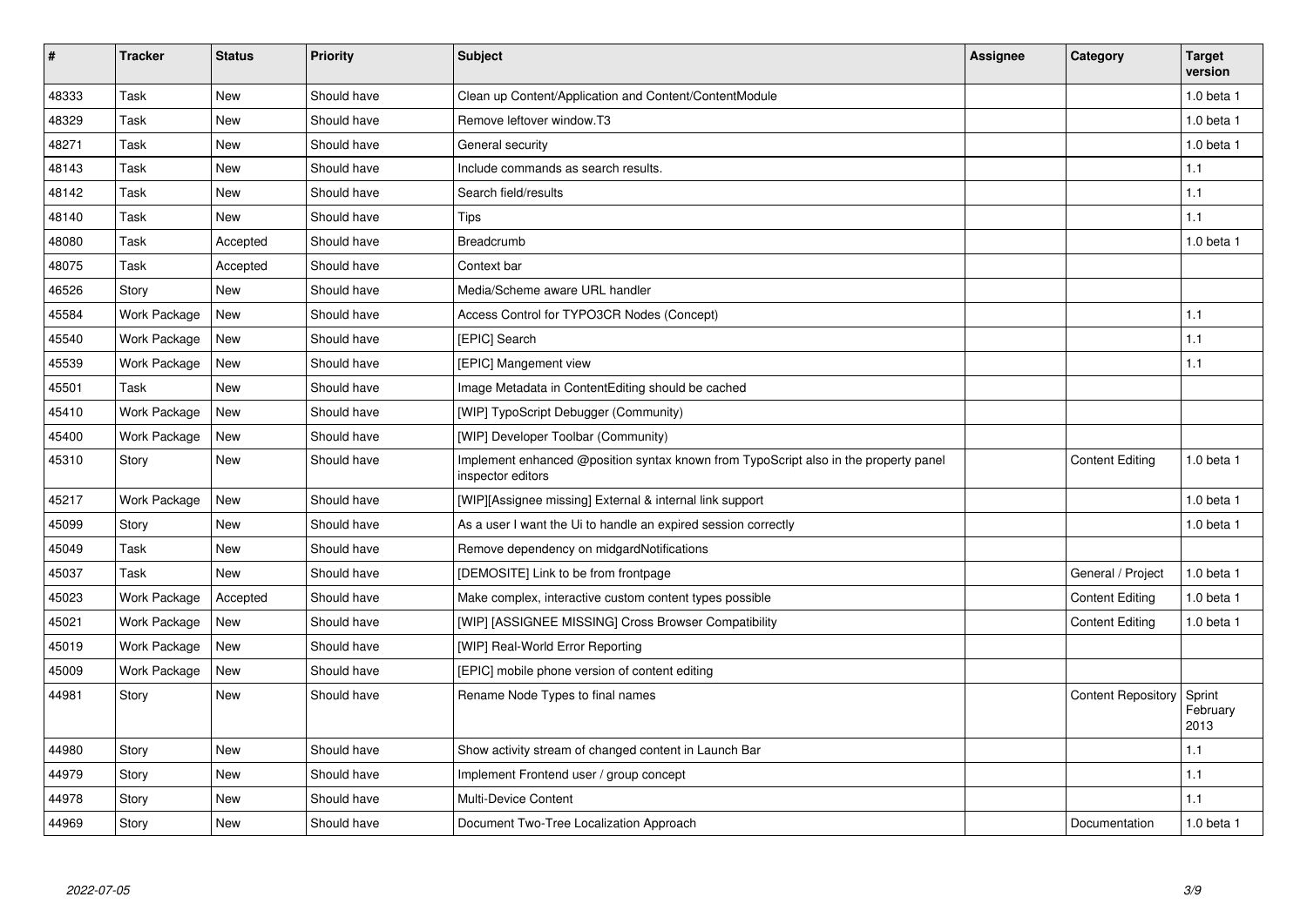| #     | <b>Tracker</b> | <b>Status</b>            | <b>Priority</b> | <b>Subject</b>                                                                                                                                                       | <b>Assignee</b> | Category                 | <b>Target</b><br>version   |
|-------|----------------|--------------------------|-----------------|----------------------------------------------------------------------------------------------------------------------------------------------------------------------|-----------------|--------------------------|----------------------------|
| 44957 | Story          | <b>New</b>               | Should have     | Reliable clipboard and content element handles                                                                                                                       |                 |                          | Sprint<br>February<br>2013 |
| 44932 | Story          | <b>Needs</b><br>Feedback | Should have     | Update TYPO3CR Node Type Names according to concept                                                                                                                  |                 |                          | Sprint<br>February<br>2013 |
| 44923 | Story          | New                      | Should have     | Multi-Lingual User Interface                                                                                                                                         |                 |                          | 1.1                        |
| 44913 | Story          | On Hold                  | Should have     | RESTful NodeController for easy comment creation                                                                                                                     |                 | Content<br>Management    |                            |
| 42672 | Story          | New                      | Should have     | As everybody, I want no JavaScript loading issues (Bugfix story)                                                                                                     |                 |                          |                            |
| 42220 | Task           | <b>New</b>               | Should have     | "Uncaught ReferenceError: nextAnimation is not defined" javascript error on load (demo<br>package)                                                                   |                 |                          |                            |
| 42216 | Task           | New                      | Should have     | Show at least some recognizable content of a node in the inspector panel. Now the header<br>property is used which only works for headlines                          |                 |                          |                            |
| 42206 | Task           | <b>New</b>               | Should have     | When a content element is hidden based on hiddenBeforeDateTime / hiddenAfterDateTime<br>the hidden CSS should also be applied (so the element should be transparent) |                 |                          |                            |
| 41931 | Task           | <b>New</b>               | Should have     | TODO: add the page properties in a more clever way, and only when being in backend                                                                                   |                 | <b>Content Rendering</b> |                            |
| 41878 | Task           | <b>New</b>               | Should have     | extract package management to own package                                                                                                                            |                 |                          |                            |
| 41877 | Task           | <b>New</b>               | Should have     | Explore: Find a way to include Neos / Flow news via RSS                                                                                                              |                 |                          |                            |
| 41876 | Task           | <b>New</b>               | Should have     | Make Neos UI work with Zurb Foundation (for example)                                                                                                                 |                 |                          |                            |
| 41872 | Task           | <b>New</b>               | Should have     | Detect if symlinks can be created                                                                                                                                    |                 |                          |                            |
| 41861 | Story          | <b>New</b>               | Should have     | As any user I want a better usability of the backend UI                                                                                                              |                 |                          |                            |
| 41858 | Story          | <b>New</b>               | Should have     | As an integrator I want a complete feature set in TypoScript and EEL                                                                                                 |                 |                          |                            |
| 41856 | Task           | <b>New</b>               | Should have     | Require the needed graphic modules for the site import and show a warning if the modules<br>are not found                                                            |                 |                          |                            |
| 41853 | Story          | <b>New</b>               | Should have     | As an integrator I want an optimized setup                                                                                                                           |                 |                          |                            |
| 41850 | Story          | <b>New</b>               | Should have     | As an integrator I would like to include default content styles from Neos                                                                                            |                 |                          |                            |
| 41787 | Task           | <b>New</b>               | Should have     | change git repositories on git.typo3.org (FLOW3 -> Flow; Neos Name)                                                                                                  |                 |                          |                            |
| 41702 | Story          | New                      | Should have     | As an integrator I want to configure read / write access to pages / sections                                                                                         |                 |                          |                            |
| 41701 | Story          | <b>New</b>               | Should have     | As a content editor I want to have localization support ('single tree concept')                                                                                      |                 |                          | 1.1                        |
| 41700 | Story          | New                      | Should have     | As a developer I want to have a reasonable test coverage for JavaScript                                                                                              |                 |                          |                            |
| 41687 | Task           | New                      | Should have     | ask community to convert Sebastians "Technical Overview to Neos" to documentation in<br>ReST                                                                         |                 |                          |                            |
| 41686 | Task           | New                      | Should have     | ask community to convert Christians "Developing TYPO3 Neos Website" to tutorial in ReST                                                                              |                 |                          |                            |
| 41680 | Task           | New                      | Should have     | push all packages to packagist, with post-change hook                                                                                                                |                 |                          |                            |
| 41679 | Story          | New                      | Should have     | As developer, I want to use packagist.org for all packages                                                                                                           |                 |                          |                            |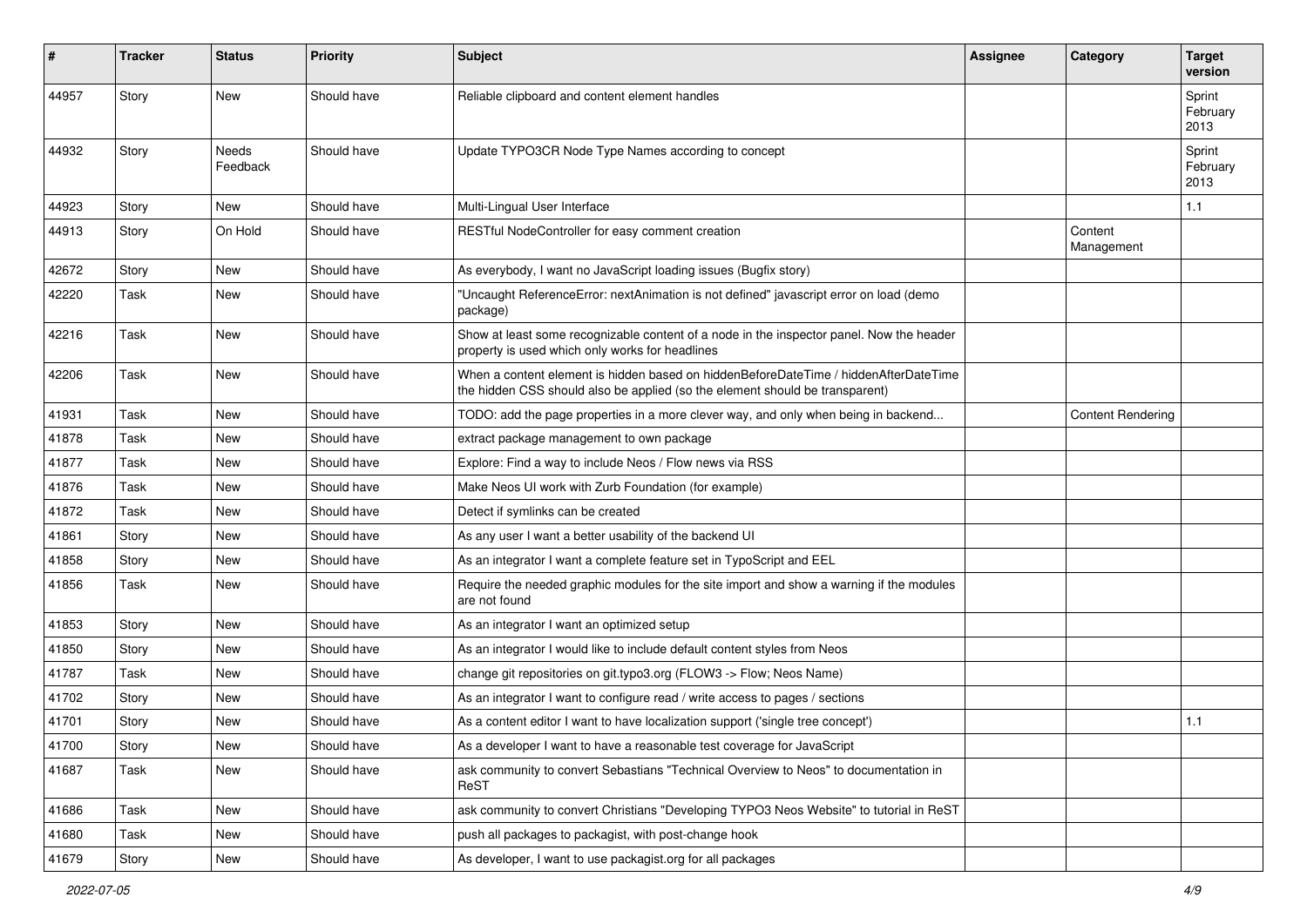| #     | <b>Tracker</b> | <b>Status</b> | <b>Priority</b> | Subject                                                                                                                | <b>Assignee</b> | Category | <b>Target</b><br>version   |
|-------|----------------|---------------|-----------------|------------------------------------------------------------------------------------------------------------------------|-----------------|----------|----------------------------|
| 41674 | Task           | <b>New</b>    | Should have     | add guide "profile and debug Flow applications" -> maybe ask othres to write that                                      |                 |          |                            |
| 41673 | Task           | New           | Should have     | add guide "tuning Flow Performance"                                                                                    |                 |          |                            |
| 41672 | Story          | <b>New</b>    | Should have     | as developer, I want to make sure that CSS is cleanly encapsulated (i.e. site CSS does not<br>change the UI css)       |                 |          |                            |
| 41671 | Story          | <b>New</b>    | Should have     | as developer, I want to make sure that jquery and ember is cleanly encapsulated and does<br>not interfere with site JS |                 |          |                            |
| 41670 | Story          | New           | Should have     | as anybody. I want an updated flow and neos website                                                                    |                 |          |                            |
| 41669 | Story          | <b>New</b>    | Should have     | As team member, I want updated deployment working                                                                      |                 |          | Sprint<br>February<br>2013 |
| 41114 | Story          | <b>New</b>    | Should have     | As a user, I want to insert inline JavaScript in the HTML content elements                                             |                 |          |                            |
| 41108 | Task           | <b>New</b>    | Should have     | test / update demo/integration server                                                                                  |                 |          |                            |
| 41107 | Story          | New           | Should have     | As a user, I want a working demo site                                                                                  |                 |          |                            |
| 41103 | Story          | <b>New</b>    | Should have     | As everybody, I want the new product name to be used inside Phoenix                                                    |                 |          |                            |
| 41099 | Story          | <b>New</b>    | Should have     | As site integrator, I want a API reference for TypoScript objects                                                      |                 |          |                            |
| 41098 | Story          | New           | Should have     | As a developer, I want a clean TypoScript package                                                                      |                 |          |                            |
| 41085 | Story          | <b>New</b>    | Should have     | As an integrator, I want to use the HTML5 "header" element for indicating titles in text                               |                 |          |                            |
| 40896 | Task           | <b>New</b>    | Should have     | Fix layout in "create account" setup step                                                                              |                 | Setup    | Sprint 10<br>(1.0 TP1)     |
| 40717 | Story          | Postponed     | Should have     | Add Launch Bar to other modules (Management, )                                                                         |                 |          |                            |
| 40618 | Story          | New           | Should have     | [DISCUSS] As a user, I want to return to the last-used submodule when changing between<br>main modules                 |                 |          |                            |
| 40473 | Epic           | <b>New</b>    | Should have     | Bootstrap based login screen                                                                                           |                 |          |                            |
| 40335 | Story          | <b>New</b>    | Should have     | As an Administrator, I want to run FLOW3 CLI commands in the Launch Bar                                                |                 |          |                            |
| 40334 | Epic           | New           | Should have     | EPIC: Module Overview Pages                                                                                            |                 |          |                            |
| 40332 | Epic           | New           | Should have     | EPIC: Management view content editing                                                                                  |                 |          |                            |
| 40331 | Story          | New           | Should have     | As a Content Manager, I want to create multiple pages at once                                                          |                 |          |                            |
| 40329 | Story          | Postponed     | Should have     | As a content manager, I want to list and edit my Content and Domain Objects inside the<br>Management view              |                 |          | Sprint 10<br>(1.0 TP1)     |
| 40328 | Story          | New           | Should have     | As an administrator I can export selected parts of an existing site to a new site package                              |                 |          |                            |
| 40326 | Story          | New           | Should have     | As an administrator I can create a new site package using an existing site as template                                 |                 |          |                            |
| 40324 | Story          | New           | Should have     | As a site integrator I can change the title, description & version of an imported site                                 |                 |          |                            |
| 40323 | Story          | New           | Should have     | As an site integrator I can remove an inactive imported site                                                           |                 |          |                            |
| 40322 | Story          | New           | Should have     | As a site integrator I can disable and enable imported sites                                                           |                 |          |                            |
| 40320 | Epic           | New           | Should have     | EPIC: User Interface style and implementation guide                                                                    |                 |          |                            |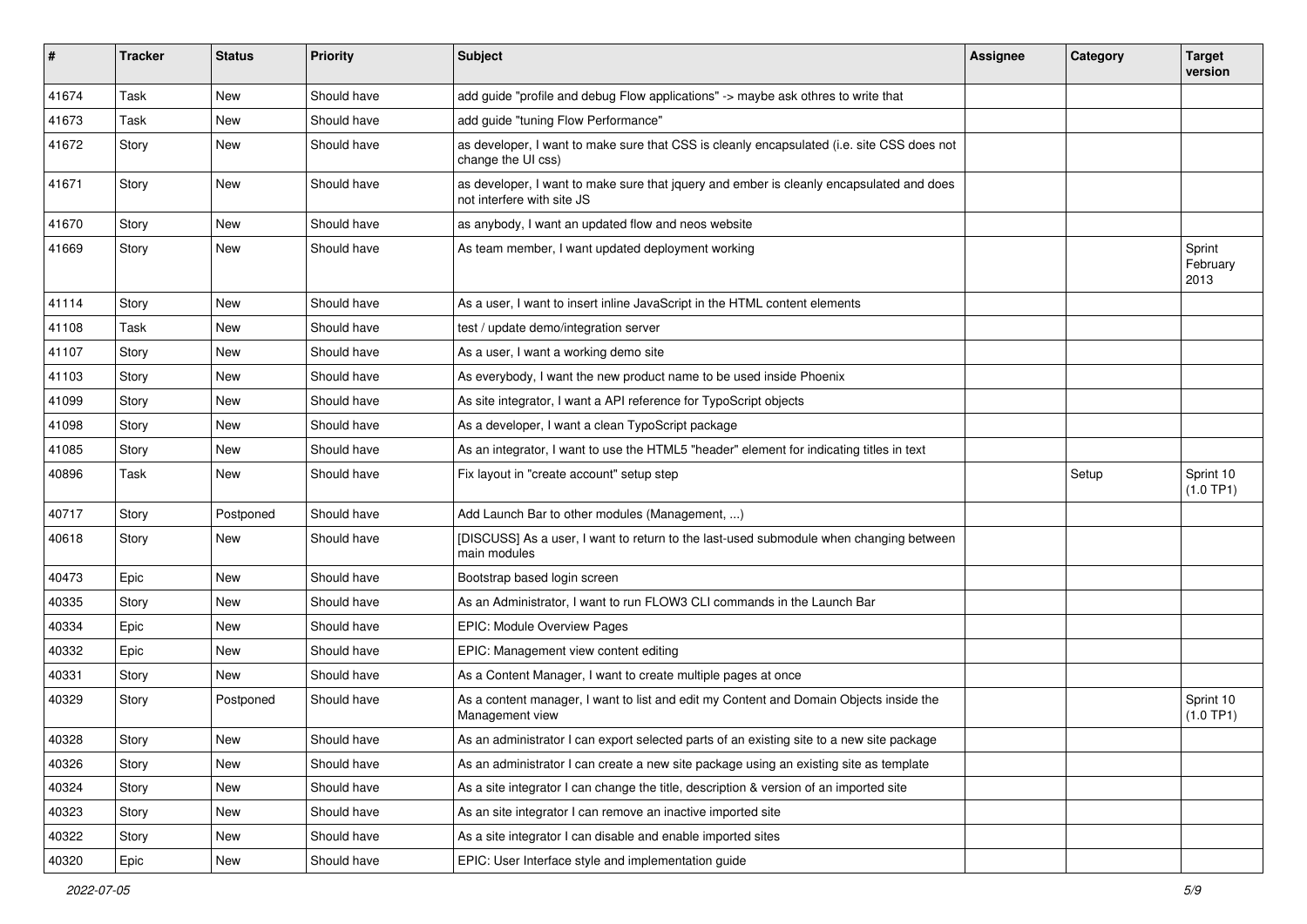| ∦     | <b>Tracker</b> | <b>Status</b>     | <b>Priority</b> | <b>Subject</b>                                                                                                      | <b>Assignee</b>         | Category               | <b>Target</b><br>version |
|-------|----------------|-------------------|-----------------|---------------------------------------------------------------------------------------------------------------------|-------------------------|------------------------|--------------------------|
| 40313 | Story          | Needs<br>Feedback | Should have     | As a Site Developer I can define the title and package key for a site                                               |                         |                        |                          |
| 40311 | Story          | New               | Should have     | As a user I want the UI to respect the lights-off principle                                                         |                         |                        |                          |
| 40310 | Story          | Postponed         | Should have     | As any User, if no site exists I want to be redirected to the Setup wizard                                          |                         |                        |                          |
| 40309 | Story          | <b>New</b>        | Should have     | As a system administrator I want to see a meaningful error message if the database has<br>not been set up correctly |                         |                        |                          |
| 40308 | Epic           | <b>New</b>        | Should have     | EPIC: In-table editing for items in the Management View                                                             |                         |                        |                          |
| 40307 | Epic           | <b>New</b>        | Should have     | EPIC: Custom View for Data Types                                                                                    |                         |                        |                          |
| 40306 | Epic           | <b>New</b>        | Should have     | EPIC: Content import from TYPO3                                                                                     |                         |                        |                          |
| 40302 | Epic           | <b>New</b>        | Should have     | <b>EPIC: Account Profile</b>                                                                                        |                         |                        |                          |
| 40301 | Epic           | <b>New</b>        | Should have     | EPIC: System Log Viewer / Audit                                                                                     |                         |                        |                          |
| 40300 | Epic           | <b>New</b>        | Should have     | EPIC: Consistent UI Design (Bootstrap)                                                                              |                         |                        |                          |
| 40298 | Epic           | <b>New</b>        | Should have     | EPIC: Design / Icons                                                                                                |                         |                        |                          |
| 40294 | Epic           | New               | Should have     | EPIC: Inline Editing Support (Links, Content Types, Plugin)                                                         |                         |                        |                          |
| 12443 | Epic           | <b>New</b>        | Should have     | EPIC: performant Contenttargeting (personalisation)                                                                 |                         |                        |                          |
| 10509 | Epic           | <b>New</b>        | Should have     | EPIC: Workspaces and Publishing Workflows                                                                           |                         |                        |                          |
| 8798  | Story          | On Hold           | Should have     | As Robin I want to edit basic objects in the management view.                                                       |                         |                        |                          |
| 47905 | Work Package   | <b>New</b>        | Should have     | Perfection the Party and Account Management Module                                                                  | Adrian Föder            | Administration         |                          |
| 49943 | Work Package   | Accepted          | Should have     | Security                                                                                                            | Andreas<br>Förthner     |                        | $1.0$ beta $1$           |
| 48328 | Task           | Accepted          | Should have     | Rename JavaScript to new structure                                                                                  | Aske Ertmann            |                        | $1.0$ beta $1$           |
| 41892 | Task           | <b>New</b>        | Should have     | Set up an environment for the demo site plus the domain name: neos.demo.typo3.org                                   | Ben van 't Ende         |                        |                          |
| 41855 | Task           | New               | Should have     | Optimize the usability of the site creation wizard                                                                  | <b>Berit Hlubek</b>     |                        |                          |
| 41852 | Task           | New               | Should have     | Add default content styles inside the content elements package.                                                     | <b>Berit Hlubek</b>     |                        |                          |
| 41821 | Task           | <b>New</b>        | Should have     | discuss how documentation can be improved                                                                           | <b>Berit Hlubek</b>     |                        |                          |
| 48069 | Task           | <b>New</b>        | Should have     | Make node migration more user friendly                                                                              | Christian Müller        |                        | 1.1                      |
| 45003 | Work Package   | Accepted          | Should have     | Media Browser                                                                                                       | Christian Müller        | <b>Content Editing</b> | $1.0$ beta $1$           |
| 41838 | Task           | Accepted          | Should have     | document and update conventions for composer name and package keys                                                  | Christian Jul<br>Jensen |                        |                          |
| 50191 | Story          | Accepted          | Should have     | As an integrator I want an extensible way of including JavaScript and CSS                                           | Christopher<br>Hlubek   |                        | $1.0$ beta $1$           |
| 41859 | Task           | Accepted          | Should have     | Create a standard library for common string, array and date functions in EEL                                        | Christopher<br>Hlubek   |                        |                          |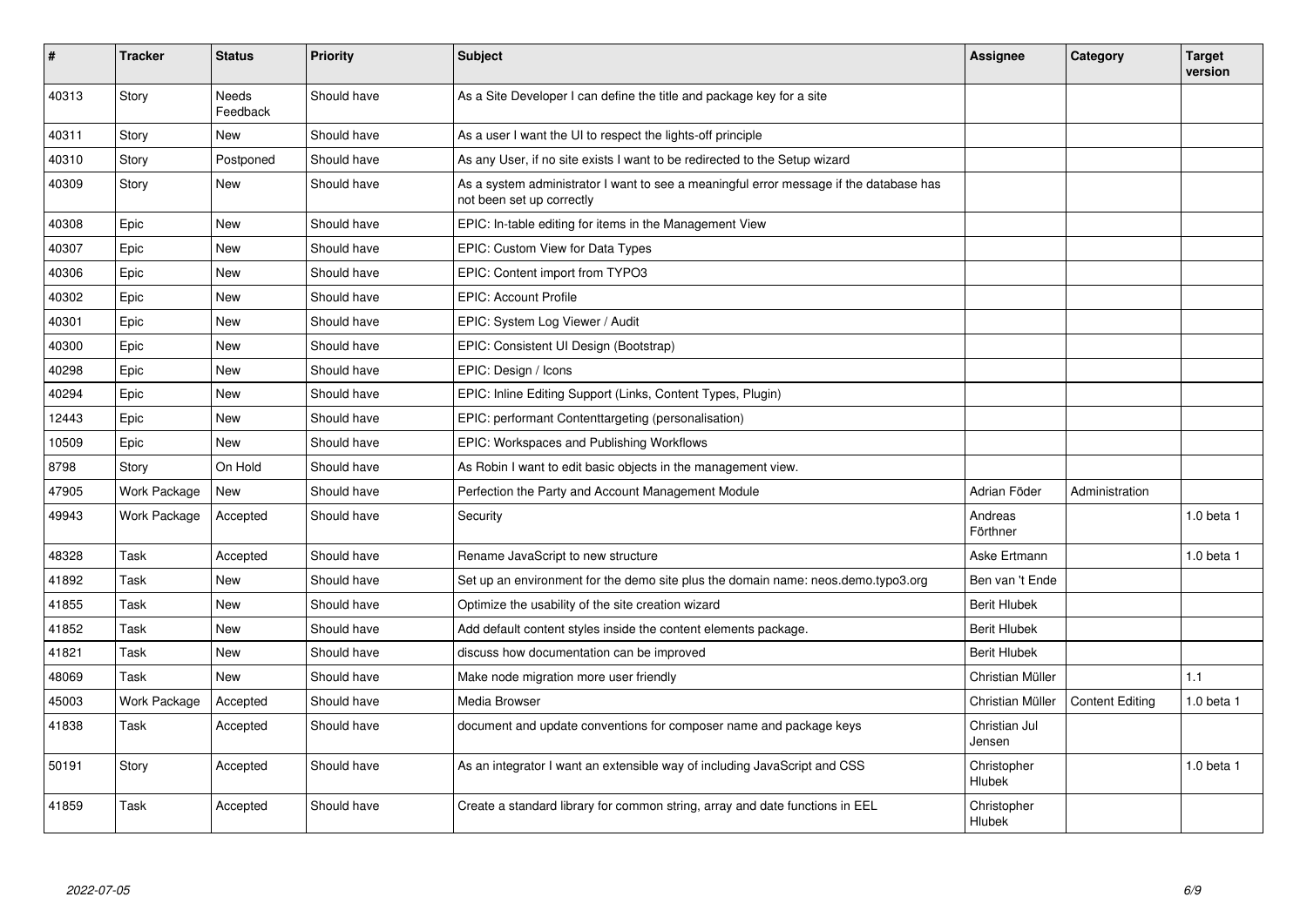| #     | <b>Tracker</b> | <b>Status</b>     | <b>Priority</b> | <b>Subject</b>                                                                                          | <b>Assignee</b>        | Category                        | <b>Target</b><br>version   |
|-------|----------------|-------------------|-----------------|---------------------------------------------------------------------------------------------------------|------------------------|---------------------------------|----------------------------|
| 41805 | Task           | Accepted          | Should have     | adjust release process to Composer / create Neos release using release plugin etc                       | Karsten<br>Dambekalns  |                                 | Sprint<br>February<br>2013 |
| 41781 | Task           | Accepted          | Should have     | set up integration.flow.typo3.org                                                                       | Karsten<br>Dambekalns  |                                 | Sprint<br>February<br>2013 |
| 44925 | Task           | <b>New</b>        | Should have     | Change the styling of Blog Posts with Expose to match the current styling                               | <b>Marc Neuhaus</b>    |                                 | Sprint<br>February<br>2013 |
| 44924 | Task           | Accepted          | Should have     | Change the Post List view to use Expose                                                                 | Marc Neuhaus           |                                 | Sprint<br>February<br>2013 |
| 44919 | Story          | Accepted          | Should have     | Use Expose for listing BlogPost-Nodes in Frontend                                                       | Marc Neuhaus           | <b>Content Rendering</b>        | Sprint<br>February<br>2013 |
| 41682 | Task           | Accepted          | Should have     | create a package for flow.typo3.org website listing only typo3-flow-* composer packages<br>("mini-TER") | <b>Marc Neuhaus</b>    |                                 |                            |
| 48368 | Task           | Accepted          | Should have     | Behat tests for Page Tree                                                                               | Markus<br>Goldbeck     |                                 |                            |
| 41845 | Task           | Needs<br>Feedback | Should have     | write chapter on Testing in flow typo3.org guide (Christian Peters takes over this task)                | Martin Muzatko         |                                 |                            |
| 40715 | Task           | Accepted          | Should have     | global overlays should have the same color / transparency                                               | Martin Muzatko         |                                 |                            |
| 44916 | Story          | <b>New</b>        | Should have     | Explore: Usage of Touch Screens for Neos                                                                | <b>Patrick Broens</b>  | Content<br>Management           | Sprint<br>February<br>2013 |
| 48077 | Task           | <b>New</b>        | Should have     | Language selection                                                                                      | Rasmus<br>Skjoldan     |                                 | 1.1                        |
| 48076 | Task           | Accepted          | Should have     | Wireframe mode toggle                                                                                   | Rasmus<br>Skjoldan     |                                 |                            |
| 48241 | Task           | <b>New</b>        | Should have     | Create sandboxed Jenkins testing environment                                                            | Robert Lemke           |                                 |                            |
| 45408 | Work Package   | Accepted          | Should have     | Frontend / Page Cache                                                                                   | Robert Lemke           | General / Project               | 1.0 beta 1                 |
| 45025 | Work Package   | <b>New</b>        | Should have     | [WIP] Create minimal publishing workflow                                                                | Robert Lemke           |                                 |                            |
| 52020 | Task           | Accepted          | Should have     | clean up Node Structure between TYPO3 Neos and TYPO3.Neos.NodeTypes                                     | Sebastian<br>Kurfuerst | Content Repository   1.0 beta 1 |                            |
| 48526 | Task           | Accepted          | Should have     | evaluate use of graph databases as high-performance store                                               | Sebastian<br>Kurfuerst | <b>Content Repository</b>       |                            |
| 48358 | Task           | New               | Should have     | get rid of window.plupload, window.Chosen, window.AbstractChosen etc,<br>window.GENTICS                 | Sebastian<br>Kurfuerst |                                 |                            |
| 48357 | Task           | New               | Should have     | get rid of window.Ember                                                                                 | Sebastian<br>Kurfuerst |                                 |                            |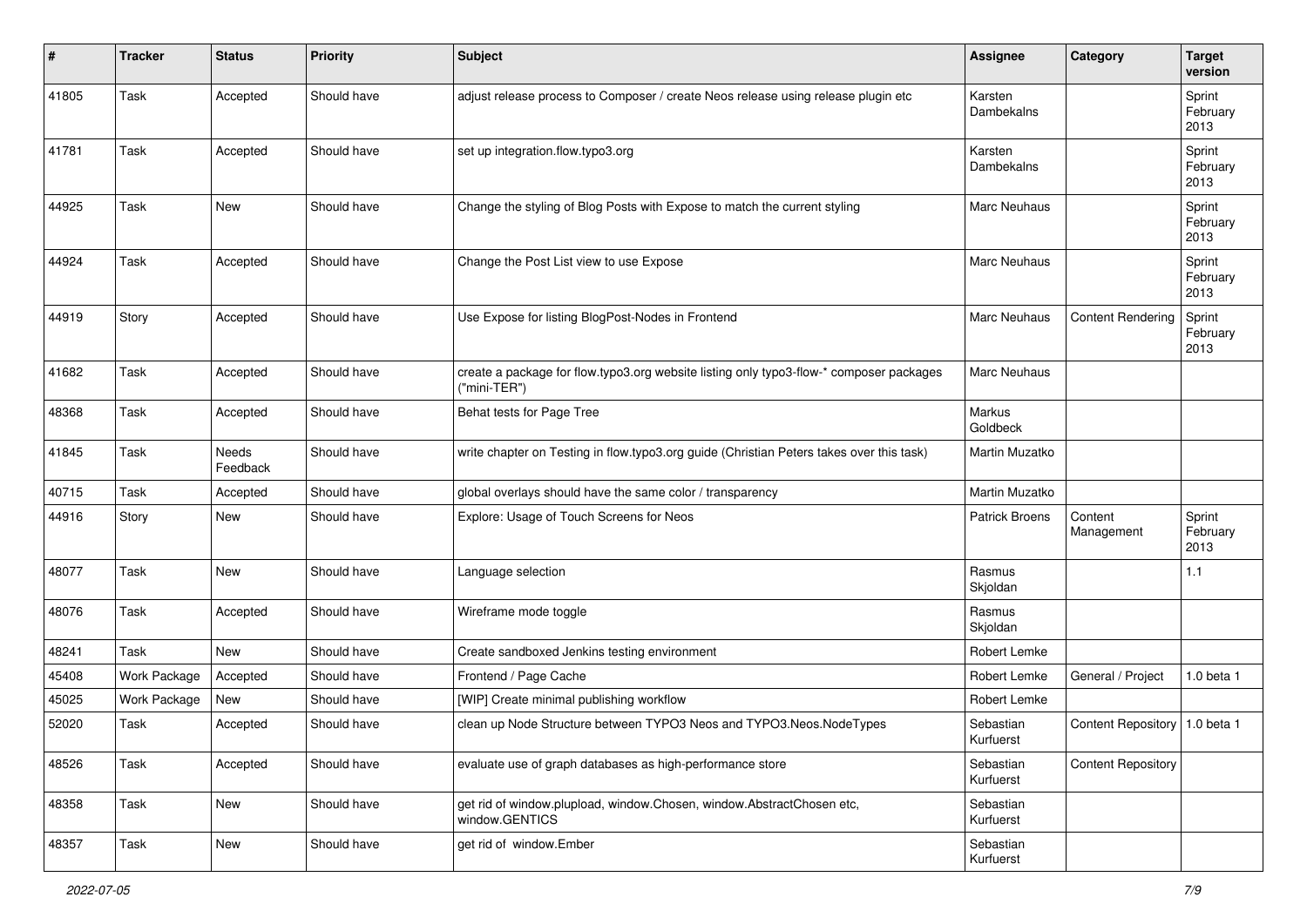| $\pmb{\#}$ | <b>Tracker</b>      | <b>Status</b>     | <b>Priority</b> | <b>Subject</b>                                                                                                               | Assignee               | Category                        | <b>Target</b><br>version   |
|------------|---------------------|-------------------|-----------------|------------------------------------------------------------------------------------------------------------------------------|------------------------|---------------------------------|----------------------------|
| 48275      | Work Package        | <b>New</b>        | Should have     | <b>TypoScript consistency</b>                                                                                                | Sebastian<br>Kurfuerst | General / Project               | 1.0 beta 1                 |
| 48078      | Task                | Accepted          | Should have     | Fullscreen mode toggle                                                                                                       | Sebastian<br>Kurfuerst |                                 | 1.0 beta 1                 |
| 45758      | Story               | Accepted          | Should have     | Provide a way to control escaping of content through TypoScript                                                              | Sebastian<br>Kurfuerst | <b>Content Rendering</b>        | 1.0 beta 1                 |
| 44971      | <b>Work Package</b> | Accepted          | Should have     | <b>TYPO3 Neos API Definition</b>                                                                                             | Sebastian<br>Kurfuerst | Documentation                   | 1.0 beta 1                 |
| 44921      | Story               | Accepted          | Should have     | Decide TypoScript and TYPO3CR Naming                                                                                         | Sebastian<br>Kurfuerst | <b>Content Rendering</b>        | Sprint<br>February<br>2013 |
| 41973      | Task                | Accepted          | Should have     | Align button bars for editables on top of the editable border to prevent overlay issues with<br>the content                  | Sebastian<br>Kurfuerst |                                 |                            |
| 41359      | Task                | Needs<br>Feedback | Should have     | close popovers when clicking anywhere else                                                                                   | Sebastian<br>Kurfuerst |                                 |                            |
| 41355      | Task                | New               | Should have     | activate link-clicking inside texts in preview mode                                                                          | Sebastian<br>Kurfuerst |                                 |                            |
| 41112      | Task                | <b>New</b>        | Should have     | use better Content-Type previews                                                                                             | Sebastian<br>Kurfuerst |                                 | 1.1                        |
| 55841      | Task                | <b>New</b>        | Should have     | New Page does not change publication state buttons                                                                           | Steffen Frosch         |                                 |                            |
| 48291      | Task                | Accepted          | Should have     | Redirect management for moved pages                                                                                          | Tim Kandel             | <b>Content Rendering</b>        | 1.0 beta 1                 |
| 58188      | Task                | New               | Must have       | Error "Server communication error: Internal Server Error" when changing URL                                                  |                        |                                 | 1.1                        |
| 57698      | Task                | <b>New</b>        | Must have       | Adding two Plugins on Page not possible because one affects the other.                                                       |                        |                                 |                            |
| 55313      | Task                | New               | Must have       | Backend routing failure with similar site names                                                                              |                        |                                 |                            |
| 54881      | Story               | New               | Must have       | Sortable table columns in Neos backend modules                                                                               |                        |                                 |                            |
| 53457      | Task                | New               | Must have       | Editing in fullscreen mode doesn't work                                                                                      |                        |                                 |                            |
| 51927      | Task                | Accepted          | Must have       | Node type structure                                                                                                          |                        | Content Repository   1.0 beta 1 |                            |
| 50385      | Task                | <b>New</b>        | Must have       | Folder node types                                                                                                            |                        |                                 | $1.0$ beta $1$             |
| 49954      | Task                | New               | Must have       | If a user is logged out redirect to login screen after failed AJAX request                                                   |                        |                                 | $1.0$ beta $1$             |
| 48278      | Task                | New               | Must have       | Add "Find" FlowQuery operation                                                                                               |                        | General / Project               | $1.0$ beta $1$             |
| 45453      | Task                | New               | Must have       | Concept of launcher/search/dashboard/module tabs                                                                             |                        | General / Project               | 1.1                        |
| 44977      | Story               | New               | Must have       | TYPO3 Flow (Backend) speed optimization                                                                                      |                        |                                 | 1.0 beta 1                 |
| 42248      | Task                | New               | Must have       | Move backend includes (JS and CSS) back to Neos package                                                                      |                        |                                 |                            |
| 42246      | Task                | New               | Must have       | Use same DOM hierarchy for logged in backend user and public and do not render content<br>editing classes in public frontend |                        |                                 |                            |
| 42038      | Task                | New               | Must have       | Automatic save is not always in sync with content, content could be lost                                                     |                        |                                 |                            |